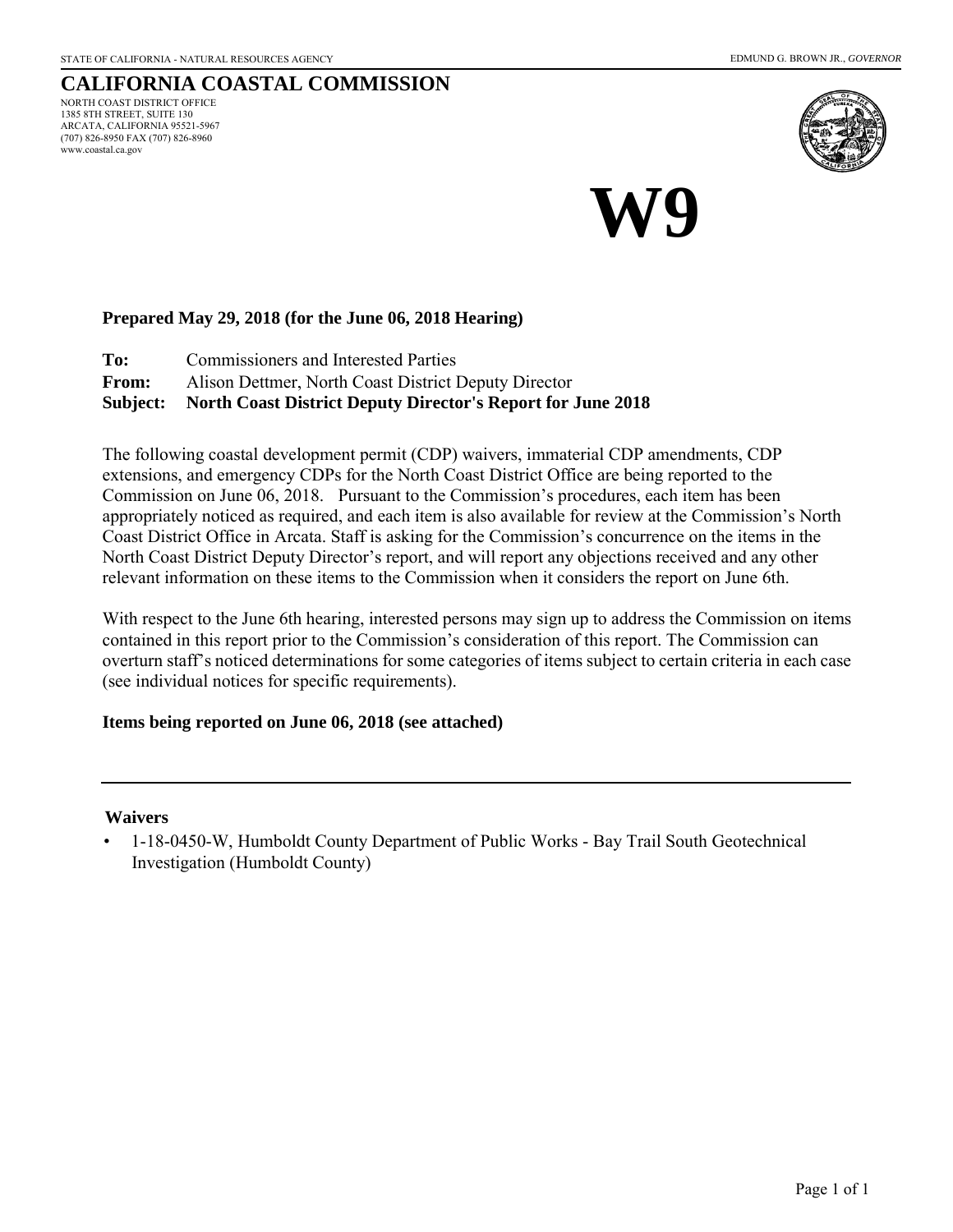**CALIFORNIA COASTAL COMMISSION** NORTH COAST DISTRICT OFFICE \.It . It, iII **:.;·1 REET. SUITE 130**  ARCAT: CALIFORNIA 95521-5967 PH (707) 826-8950 FAX (707) 826-8960 ~\\ **\_: UAS I AL CAGOV** 



May 25,2018

# **Coastal Development Permit De Minimis Waiver Coastal Act Section 30624.7**

Based on the project plans and information provided in your permit application for the development described below, the Executive Director of the Coastal Commission hereby waives the requirement for a Coastal Development Permit pursuant to Section 13238.1 , Title 14, California Code of Regulations. If, at a later date, this information is found to be incorrect or the plans revised, this decision will become invalid; and, any development occurring must cease until a coastal development permit is obtained or any discrepancy is resolved in writing.

**Waiver:** 1-18-0450-w

**Applicant:** Humboldt County Department of Public Works; Attn: Hank Seeman

**Location:** Highway 101 and the North Coast Railroad Authority railroad corridor between Bracut and Eureka, and the levee around the California Redwood Company's Brainard property (Humboldt County) (APNs: 014-031-02, 014-041-02, 014-051-03, 014-1 01-02, 014-111-03 , 014- 121-02,017-081-01 , 017-1 02-08, 404-141-02, 404-141-04, 501-241-05)

**Proposed Development:** Conduct subsurface geotechnical investigations for a future 4.2-mile segment of the California Coastal Trail at twenty-three locations along the eastern shore of Humboldt Bay from Eureka Slough north to Bracut, including locations just off of the Highway 101 shoulder, between the highway and the adjacent railroad right-of-way, within the railroad prism, and along the top of the levee around California Redwood Company's Brainard property. The exploratory work will be accomplished with a rubber track-mounted drill rig using hollow-stem auger and rotary wash drilling techniques, and will take seven to ten days to complete. Vegetation clearing will be required to create an eight-foot-wide path along approximately 1,400 linear feet of levee in order to access two of the boring locations.

**Rationale:** None of the proposed boring locations or access routes are situated within coastal waters or wetlands. Based on a biological survey performed in 2017, the project also avoids occurrences of special-status plant species. A biologist will visit the boring locations prior to the initiation of work, and if special-status species are present, the boring locations will be adjusted in the field to avoid potential impacts. An excavator or Bobcat equipped with a rotary blade will be required to clear vegetation on top of approximately 1,400 feet of levee in order to provide access for drilling equipment. Vegetation on the top portion of the levee is primarily Himalayan blackberry and nonnative grasses. Minimal vegetation clearing may also be necessary in other boring locations and will be performed using hand tools only.